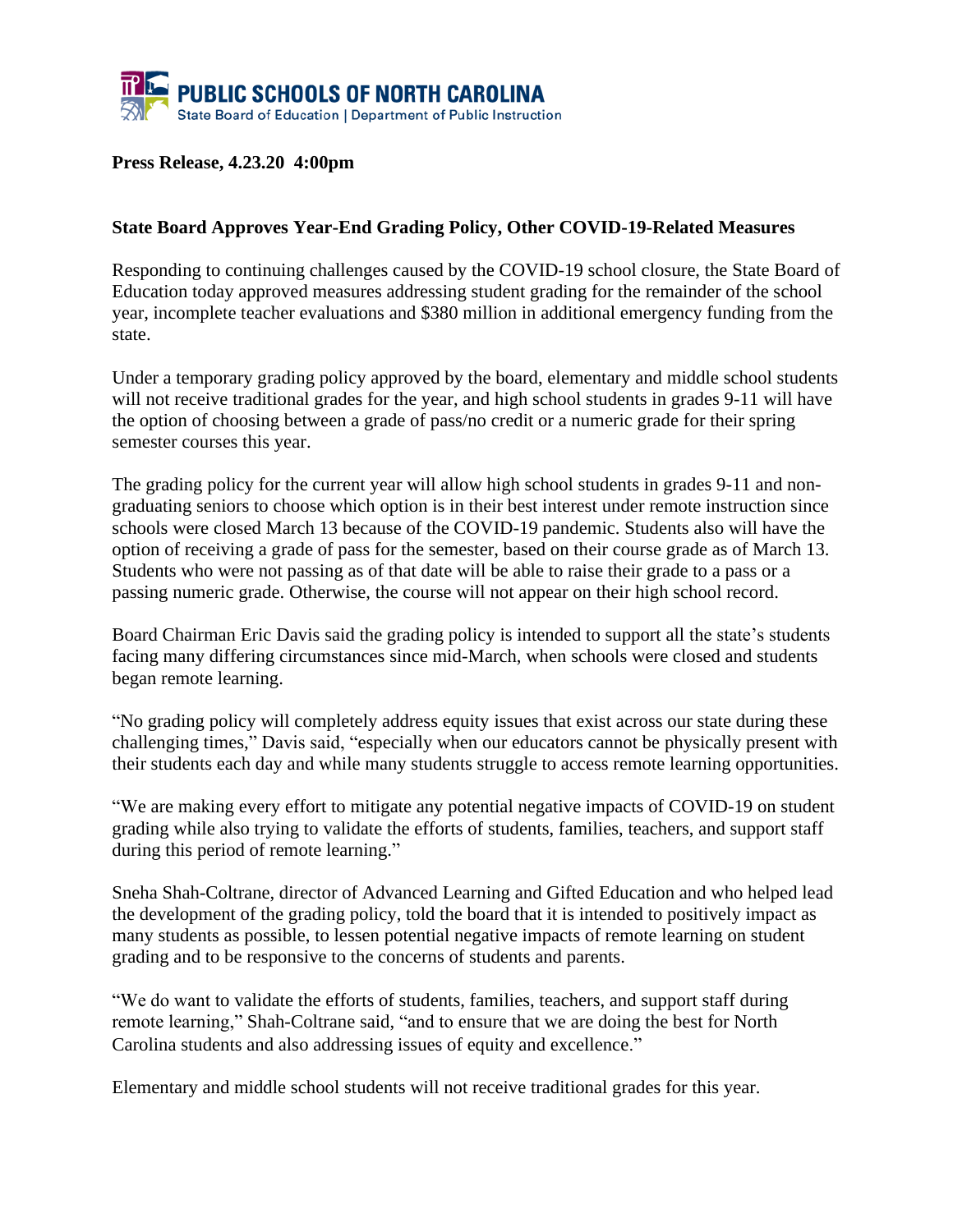Instead of final grades in elementary schools, teachers will provide year-end feedback for students regarding learning from the full academic school year, using a format determined locally.

In middle schools, students will receive a grade of pass or "withdraw" for the final course grades for all courses. A student's grade will be held harmless for learning after March 13, and a grade of pass will be assigned to any student who was meeting expectations and passing the course as of March 13 or who worked to improve to the point of passing after March 13 through remote learning.

Under the policy, a "withdraw" does not equate to a failing grade, nor does it indicate that a student should be retained or that the course must be repeated. The grade WC19 simply indicates a lack of evidence of mastery of standards addressed in the particular content area.

For elementary and middle school students, teachers will document individual student strengths and needs from both an academic and social/emotional perspective to ensure an effective transition from this spring's remote learning to the 2020-21 academic year. Middle school students taking high school level courses such as Math I or Math II will have the same grading options as high school students.

For high school students, the grading policy means they will be held harmless for their remote learning since March 13 and that they can only improve their numeric grade if they choose that option. Students will be able to choose how each final course grade will appear on their transcript at the end of the semester after consulting with their teacher and school and also in consultation with their parent or guardian. For students who choose a grade of "pass" or no credit, there will be no impact on their GPA, either for spring semester or yearlong courses.

Under a separate policy that the board adopted March 27, graduating seniors will receive for their spring semester courses a designation of pass or withdraw, if they were failing, as of their performance on March 13. For students who had a failing grade, districts and schools have been directed to provide remote learning opportunities to help them to pass.

The board also acted to suspend annual evaluations for those teachers for whom the required number of classroom observations had not been completed this year. As part of teacher evaluations, administrators complete a set number of observations for each teacher during the year. Some teachers may have had those observations completed before March 13, but others may not have.

Tom Tomberlin, director of Educator Recruitment and Support, told the board that evaluations based on remote teaching would not be considered valid, and that many teachers are still mastering the skills of remote instruction.

"We can't guarantee the validity of the results," Tomberlin said. "Many teachers are in the midst of the learning process themselves. It would be inappropriate to evaluate them."

On other issues related to COVID-19 school closures, the board approved a joint request from the board and the Department of Public Instruction for a \$380 million request to the General Assembly for emergency funding for a list of needs, including school nutrition, remote learning,